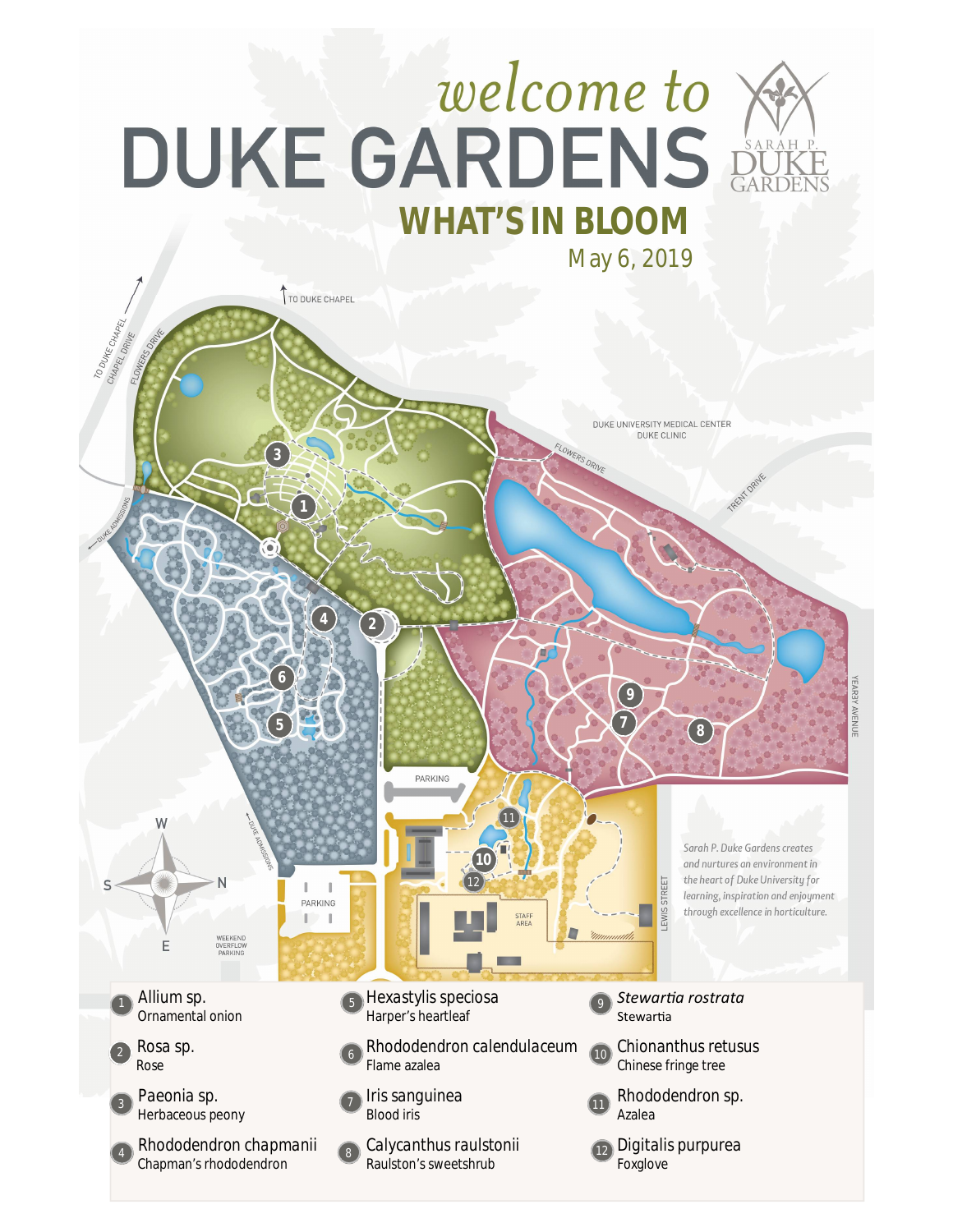

**BLOMQUIST GARDEN OF NATIVE PLANTS**

*Aquilegia canadensis* Columbine *Arisaema triphyllum* Jack in the pulpit *Hexastylis arifolia* LiƩle brown jug *Hexastylis shuƩleworthii* Largeflower heartleaf *Hexastylis speciosa* Harper's heartleaf *Illicium floridanum* Florida anisetree *Itea virginica* Virginia sweetspire *Kalmia laƟfolia* Mountain laurel *Maianthemum racemosum* False Solomon's seal *Rhododendron chapmanii* Chapman's rhododendron *Rhododendron calendulaceum* Flame azalea *TradescanƟa virginiana* Virginia spiderwort

May 6, 2019

## **DORIS DUKE CENTER GARDENS**

*Amsonia hubrichƟi* Threadleaf bluestar *BleƟlla striata* Chinese ground orchid *Chionanthus retusus* Chinese fringetree *Digitalis purpurea* Foxglove *Iris* sp. Dutch iris *Iris pseudacorus* Yellow flag *Nepeta* sp. Catmint

*NicoƟana alata* Jasmine tobacco *Paeonia* sp. Herbaceous peony *Rhododendron* sp. Azalea

### **CULBERSON ASIATIC ARBORETUM**

*Calycanthus floridus* Eastern sweetshrub *Calycanthus raulstonii* Raulston's sweetshrub *Chionanthus retusus* Chinese fringetree *Cornus kousa* Kousa dogwood *Houstonia caerulea* Azure bluet *Iris sanguinea* Blood iris *Liriodendron chinense* Chinese tulip poplar *Liriodendron tulipifera* Tulip poplar *Paeonia* sp. Tree peony *Polygonatum odoratum* Solomon's seal *Rehmannia elata* Chinese foxglove

#### **HISTORIC GARDENS**

*Amsonia hubrichƟi* Threadleaf bluestar *Allium* sp. Ornamental onion *BapƟsia* sp. Wild indigo *BleƟlla striata* Chinese ground orchid *Digitalis purpurea* Foxglove *Indigofera amblyantha* Indigofera *Iris* sp. Dutch iris *Lonicera sempervirens* Honeysuckle

*Rhododendron* 'Chinzan' Azalea *Rosa genƟliana* Rambling rose *StewarƟa rostrata* StewarƟa *Viburnum dilatatum* Linden viburnum *Viburnum wrighƟi* Wright's viburnum

*Nepeta* sp. Catmint *Paeonia* sp. Herbaceous peony *Rhododendron* sp. Azalea *Rhododendron* sp. Rhododendron *Rosa* sp. Rose *Serissa foeƟda* Snow rose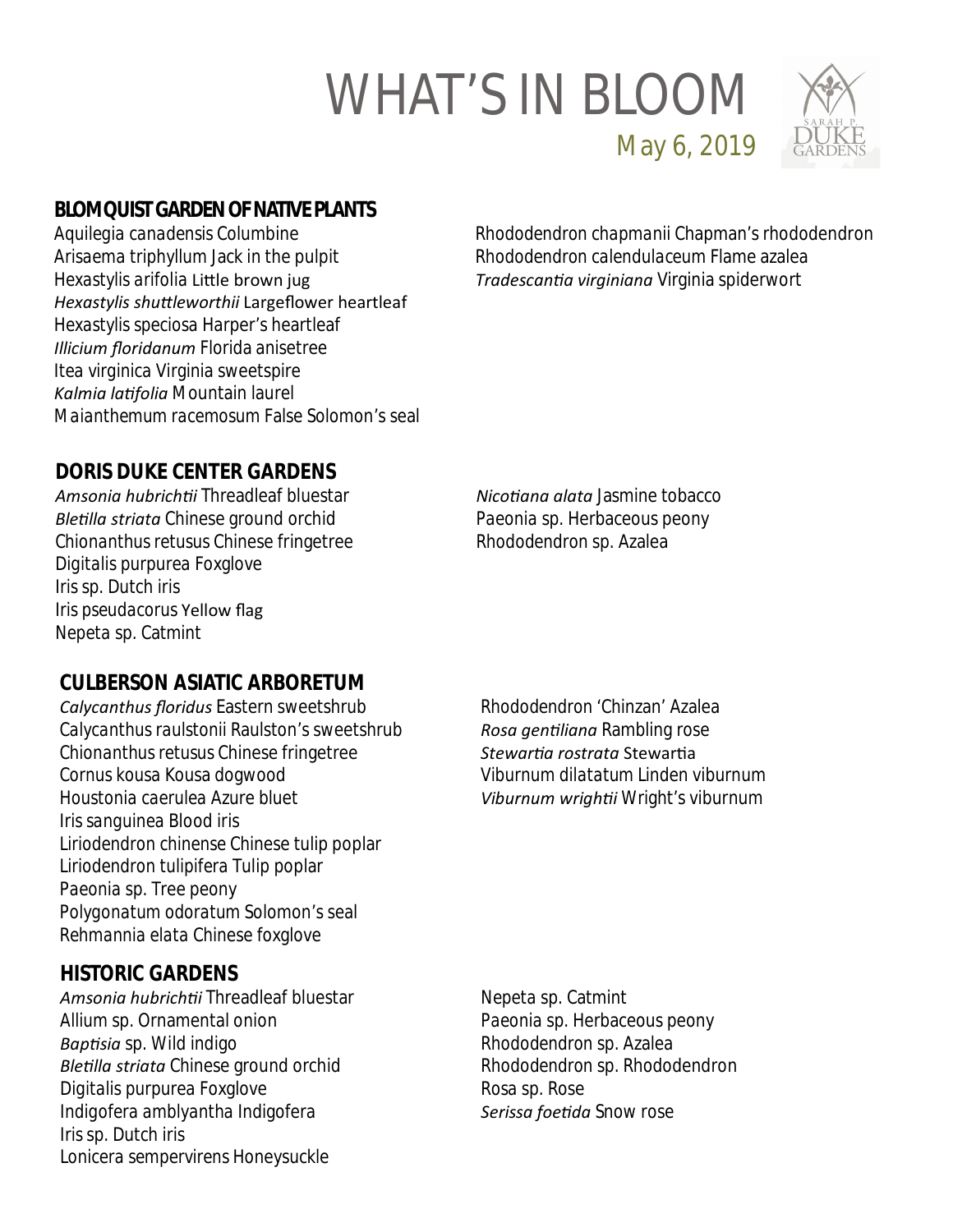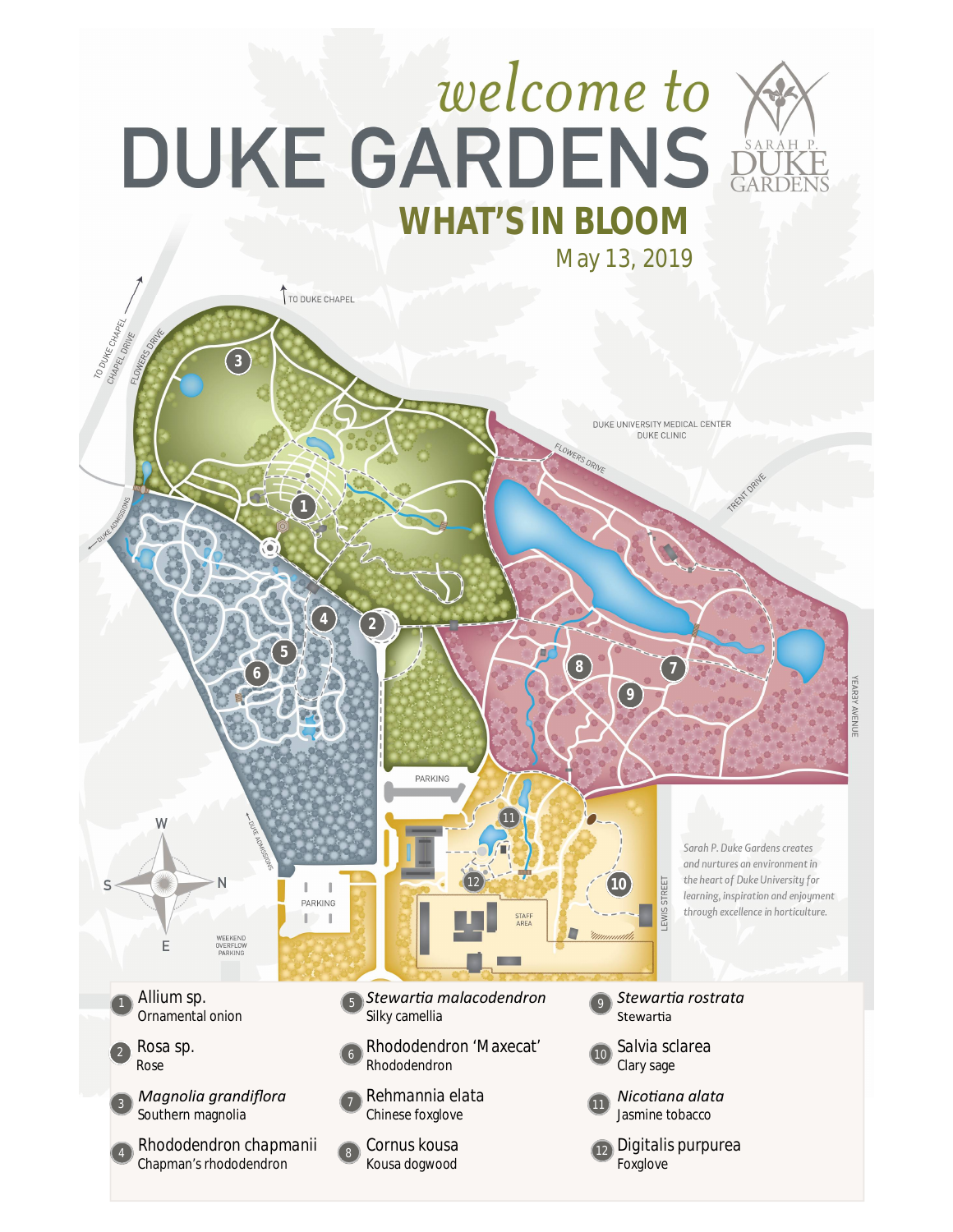

**BLOMQUIST GARDEN OF NATIVE PLANTS**

*Aquilegia canadensis* Columbine *Arisaema triphyllum* Jack in the pulpit *Hexastylis speciosa* Harper's heartleaf *Itea virginica* Virginia sweetspire *Magnolia grandiflora* Southern magnolia *Maianthemum racemosum* False Solomon's seal *Mitchella repens* Partridgeberry *Penstemon digitalis* Foxglove beardtongue *Rhododendron chapmanii* Chapman's rhododendron *Rhododendron calendulaceum* Flame azalea *Rhododendron* 'Maxecat' Rhododendron

*StewarƟa malacodendron* Silky camellia *StewarƟa ovata* Mountain camellia *TradescanƟa virginiana* Virginia spiderwort

May 13, 2019

# **DORIS DUKE CENTER GARDENS**

*Amsonia hubrichƟi* Threadleaf bluestar *BleƟlla striata* Chinese ground orchid *Digitalis purpurea* Foxglove *Hydrangea quercifolia* Oakleaf hydrangea *Iris* sp. Dutch iris *Iris pseudacorus* Yellow flag *Itea virginica* Virginia sweetspire

*Nepeta* sp. Catmint *NicoƟana alata* Jasmine tobacco *Salvia sclarea* Clary sage *Verbena bonariensis* Tall verbena

### **CULBERSON ASIATIC ARBORETUM**

*Cornus kousa* Kousa dogwood *Hydrangea serrata* Hydrangea *Iris sanguinea* Blood iris *Rehmannia elata* Chinese foxglove *Rhododendron* 'Chinzan' Azalea *Rosa genƟliana* Rambling rose

#### **HISTORIC GARDENS**

*Allium* sp. Ornamental onion *BapƟsia* sp. Wild indigo *BleƟlla striata* Chinese ground orchid *ClemaƟs* 'Jackmanii' Large-flowered clemaƟs *Digitalis purpurea* Foxglove *Hydrangea quercifolia* Oakleaf hydrangea *Indigofera amblyantha* Indigofera *Iris* sp. Dutch iris *Itea virginica* Virginia sweetspire *Magnolia grandiflora* Southern magnolia *Magnolia virginiana* Sweetbay *Nepeta* sp. Catmint

*StewarƟa rostrata* StewarƟa *Viburnum dilatatum* Linden viburnum

*Penstemon tenuis* Brazos penstemon *Rhododendron* sp. Rhododendron *Rosa* sp. Rose *Serissa foeƟda* Snow rose *Spigelia marilandica* Woodland pinkroot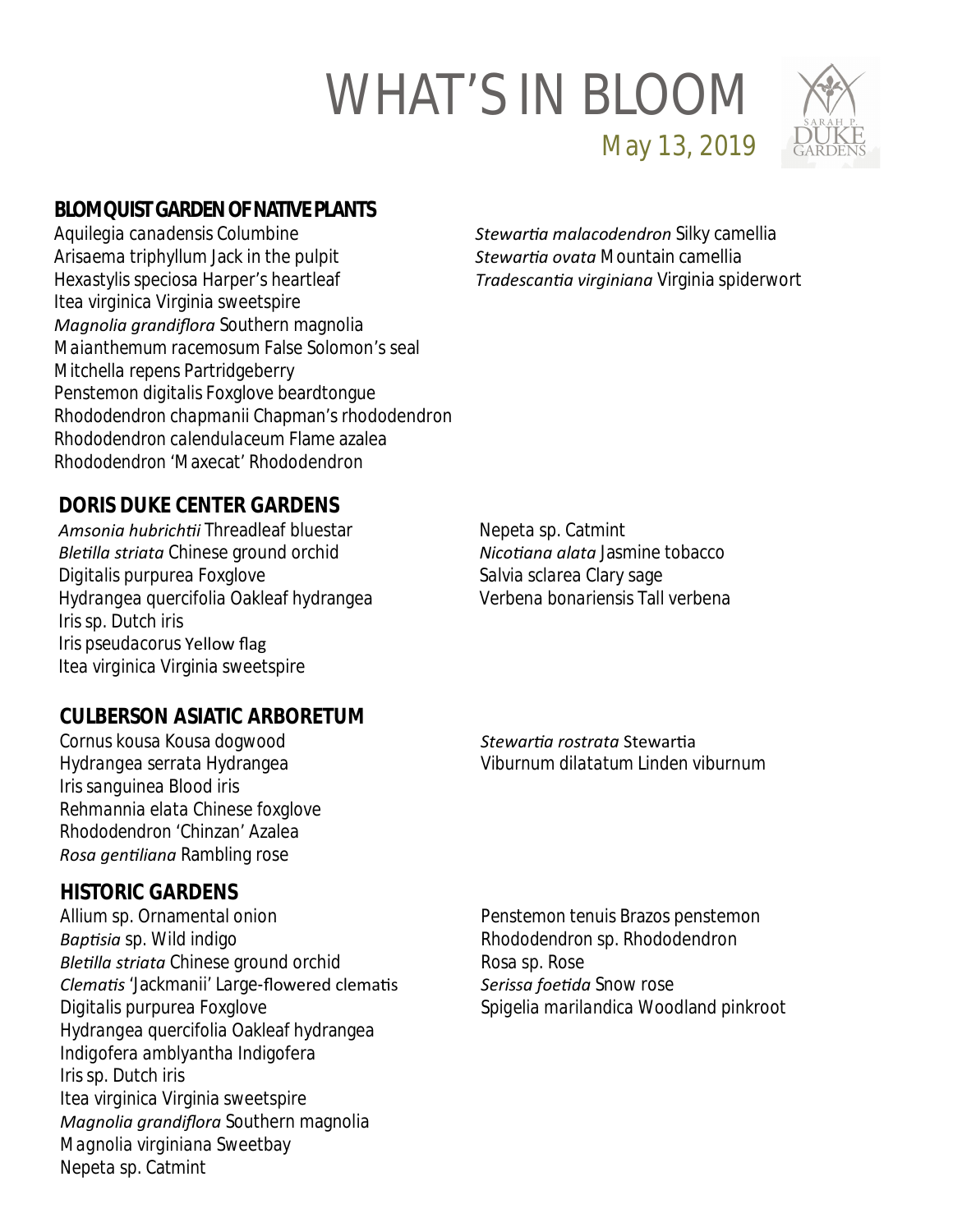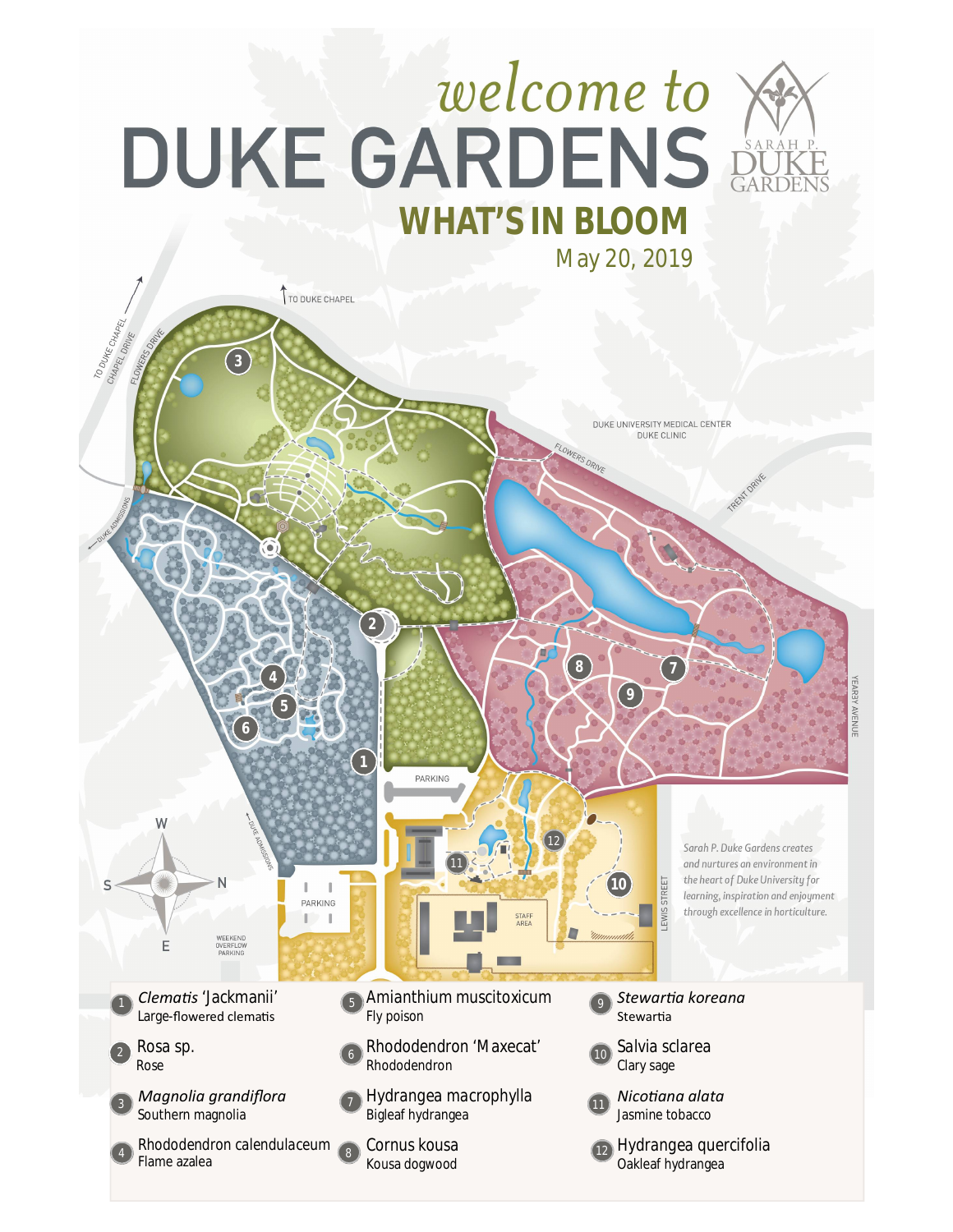

**BLOMQUIST GARDEN OF NATIVE PLANTS**

*Amianthium muscitoxicum* Fly poison *Aquilegia canadensis* Columbine *Echinacea* sp. Coneflower *Hydrangea quercifolia* Oakleaf hydrangea *Itea virginica* Virginia sweetspire *Magnolia grandiflora* Southern magnolia *Monarda citriodora* Lemon beebalm *Penstemon digitalis* Foxglove beardtongue

**DORIS DUKE CENTER GARDENS**

*BleƟlla striata* Chinese ground orchid *Digitalis purpurea* Foxglove *Gaura lindheimeri* Gaura *Hydrangea arborescens* Smooth hydrangea *Hydrangea quercifolia* Oakleaf hydrangea *Iris* sp. Dutch iris *Iris pseudacorus* Yellow flag *Itea virginica* Virginia sweetspire *Nepeta* sp. Catmint

**CULBERSON ASIATIC ARBORETUM**

*Cornus kousa* Kousa dogwood *Hemerocallis* sp. Daylily *Hydrangea macrophylla* Bigleaf hydrangea *Hydrangea serrata* Hydrangea *Indigofera kirilowii* Chinese indigo *Iris ensata* Japanese iris *Lysimachia congesƟflora* Moneywort *Rehmannia elata* Chinese foxglove

**HISTORIC GARDENS**

*Allium* sp. Ornamental onion *ClemaƟs* 'Jackmanii' Large-flowered clemaƟs *Digitalis purpurea* Foxglove *Hydrangea quercifolia* Oakleaf hydrangea *Indigofera amblyantha* Indigofera *Itea virginica* Virginia sweetspire *Magnolia grandiflora* Southern magnolia *Nepeta* sp. Catmint *Penstemon tenuis* Brazos penstemon *Rhododendron* sp. Rhododendron *Rosa* sp. Rose *Serissa foeƟda* Snow rose

*Rhododendron calendulaceum* Flame azalea *Rhododendron* 'Maxecat' Rhododendron *Spigelia marilandica* Woodland pinkroot *StewarƟa malacodendron* Silky camellia *StewarƟa ovata* Mountain camellia

May 20, 2019

*NicoƟana alata* Jasmine tobacco *Salvia sclarea* Clary sage *Valeriana officinalis* Valerian *Verbena bonariensis* Tall verbena

*Rhododendron* sp. Azalea *Rosa genƟliana* Rambling rose *StewarƟa koreana* StewarƟa

*Spigelia marilandica* Woodland pinkroot *TradescanƟa* sp. Spiderwort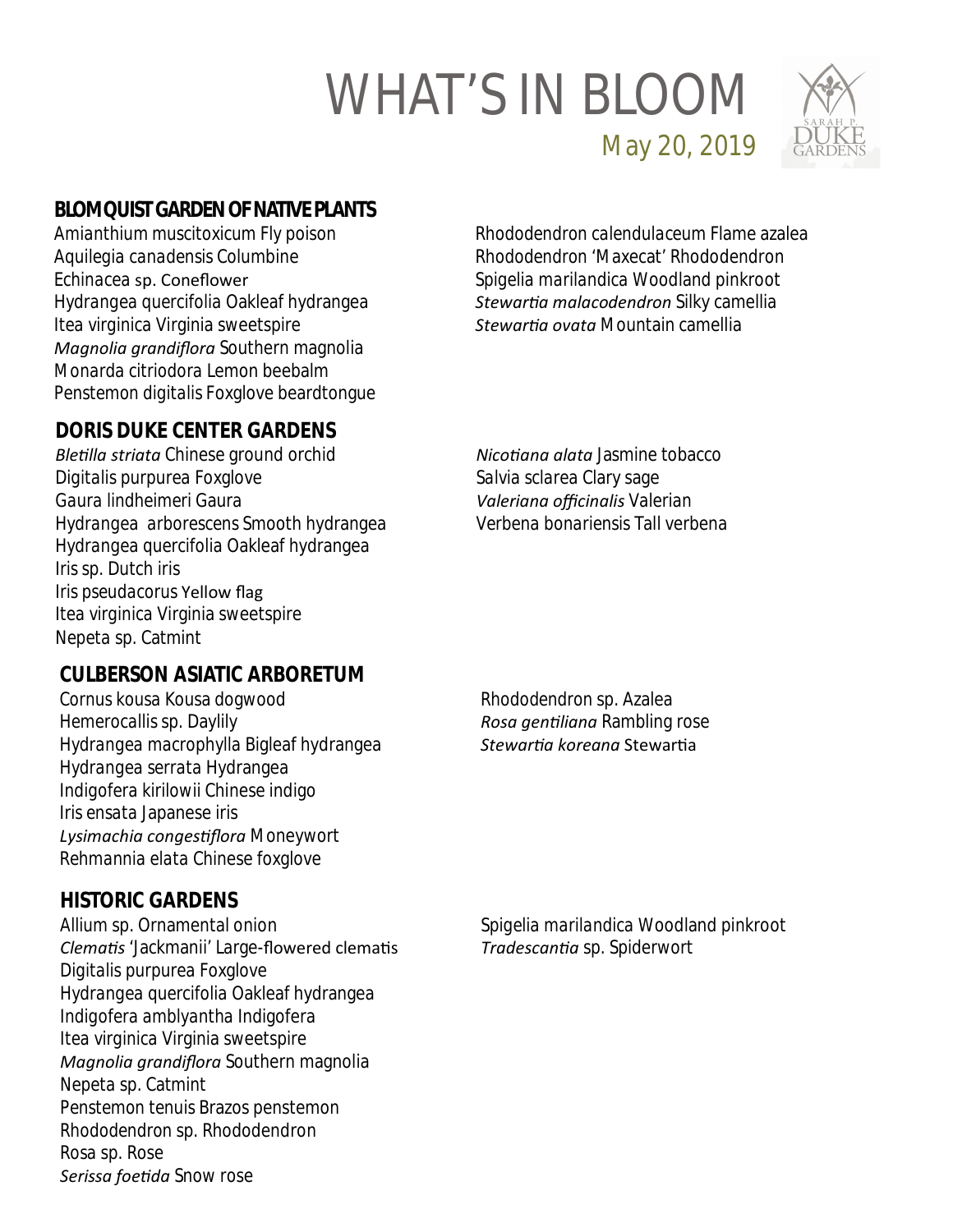